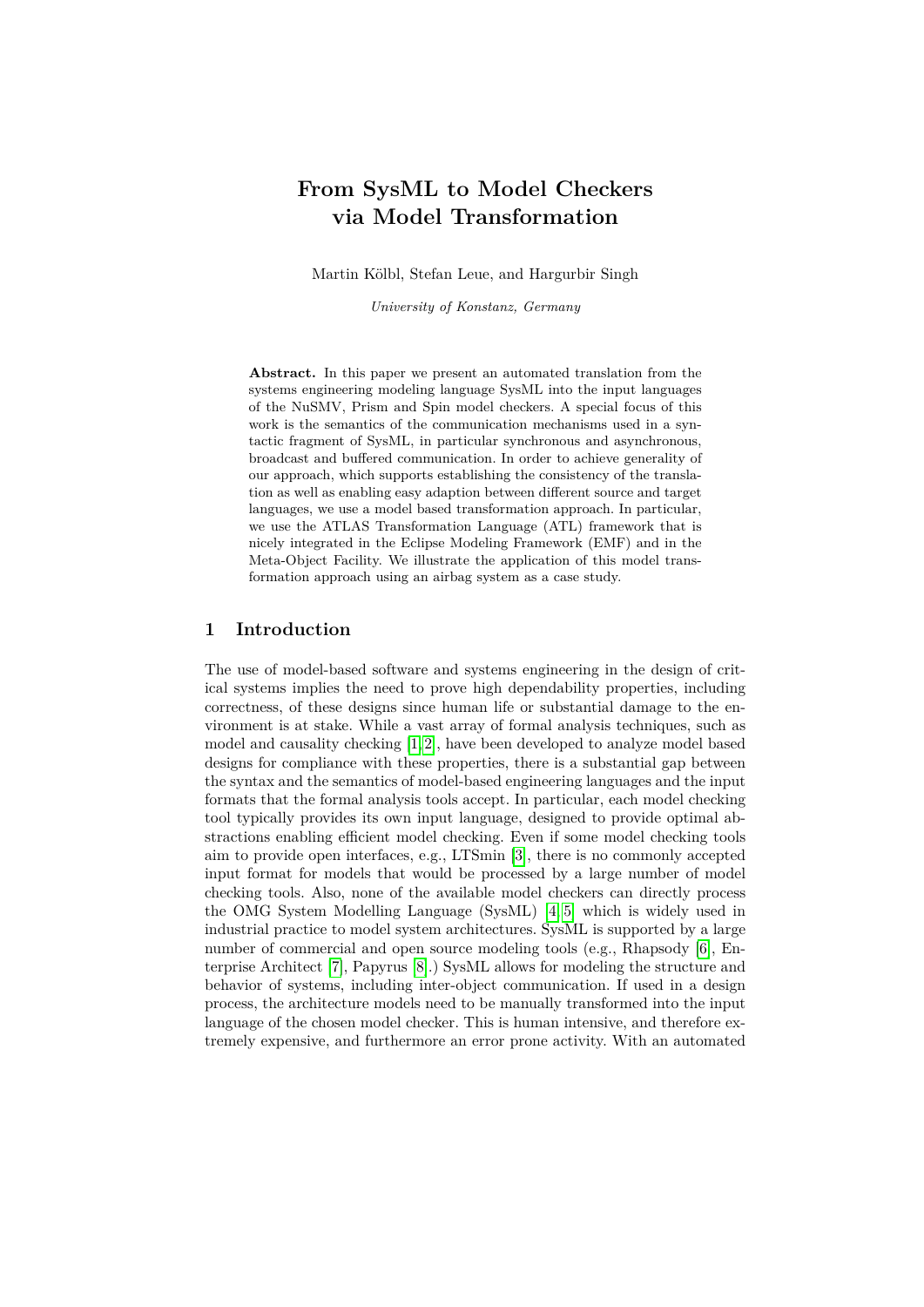transformation from SysML towards different model checkers, a system can easily be checked for faults. When a model checking algorithm detects a fault in a model, it returns a trace to the faulty state in the form of a counterexample. Each model checking tool, however, returns a counterexample using a different syntax. Interpreting the counterexample in order to correct the fault in the model requires intimate knowledge of this syntax.

We propose an automated, rule-based approach to transforming SysML models to models specified in the input languages of various model checking tools that we consider. In particular, we will define transformations for the Spin [\[9\]](#page-16-8), Prism [\[10\]](#page-16-9) and NuSMV2 [\[11\]](#page-16-10) model checkers. Automated model transformation facilitates maintaining consistency by following defined transformation mappings. Notice that since the input languages of model checkers typically have a very specific semantics, only subsets of the SysML language will be transformed in our approach. We base our translation on the following precursory research.

- **–** The safety analysis of SysML models implemented in the QuantUM [\[12\]](#page-16-11) approach and tool includes a transformation of SysML models to the input languages of the Prism and Spin model checkers. Using causality checking, QuantUM computes causes for faults of a system and presents the computed causes by fault trees to the user.
- In [\[13\]](#page-16-12), an approach is described which transforms SysML to NuSMV2. The transformation is based on an object-oriented view and first transforms the SysML model to a general model checker model using the support of JDOM [\[14\]](#page-16-13). Afterwards, the general model is translated to NuSMV2 code using a non-automated approach.

We exploit, extend and generalize these ideas as follows.

- **–** First, our approach reuses the idea of an object-oriented meta-model and generalizes it by using model-to-model transformation (MMT) technology. The previous translation approaches implemented model transformation by using JDOM or by direct Java programming. A concern with these non rule based translation approaches is that it is difficult to ensure consistency of the translation. They also lack flexibility and concept reuse when changing from one target modeling language to another. We propose to use an MMT approach, which ensures consistency of the input, output and transformation model against meta-models during the model transformation, and allows for flexible re-definition of translation rules when considering a different target modeling language. As an MMT framework we use the Atlas Transformation Language (ATL) [\[15\]](#page-16-14), and the Xpand framework [\[16\]](#page-16-15) for the model-to-code transformation, both integrated into the Eclipse Modeling Framework (EMF) [\[17\]](#page-16-16).
- **–** Second, the works cited above transform states, transitions and nested states along with guards, actions and asynchronous communication. Our approach extends the forms of communication that the previous approaches support by also considering SysML synchronous and asynchronous point-to-point communication, asynchronous broadcast, and buffered communication. Although asynchronous communication can be used to emulate synchronous communication and broadcasting, we want to take advantage of the expressiveness of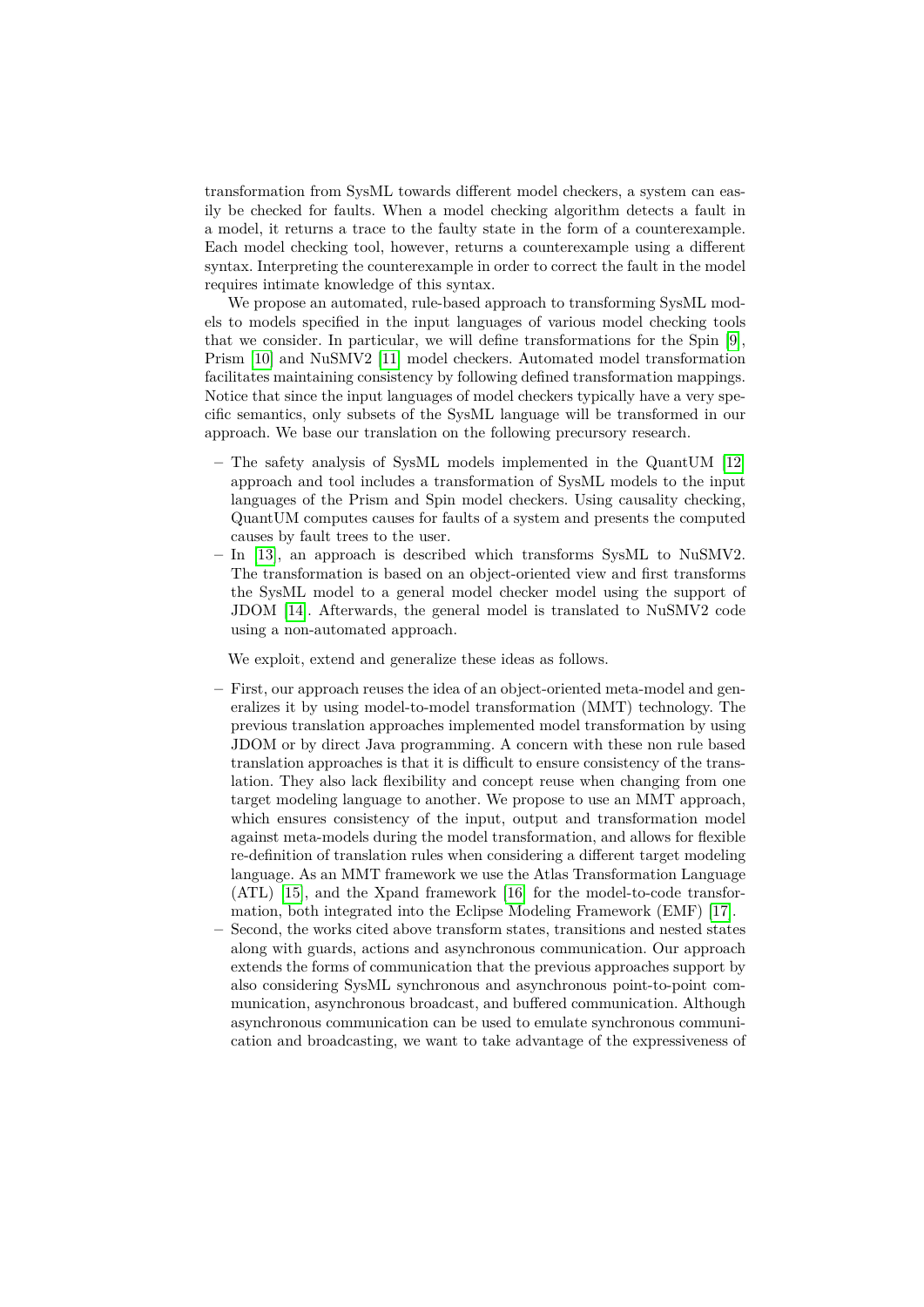different communication paradigms provided by SysML and enable the user to model the system using the envisioned logical syntax. The usage of different communication mechanisms also helps us produce more efficient code in the target model checker input languages, contributing to addressing the state space explosion problem [\[1\]](#page-16-0).

**–** Finally, our approach enables a user to understand a given counterexample by a transformation from the counterexample syntax of the used model checker to a SysML sequence diagram.

We illustrate the application of our approach by a case study that applies the proposed transformation to an airbag model used in previous transformations [\[13\]](#page-16-12).

*Related Work.* A number of publications related to the transformation of SysML to different analysis tools are available in the literature. For instance, in [\[18\]](#page-16-17) a transformation is presented which transforms SysML to a hardware description language. Similar to our work, that work uses an object-oriented approach, but the target model is fundamentally different from our target model. We are not aware of any work that translates SysML using automated model transformation technology into any of the input languages of the model checkers that we consider.

# **2 Preliminaries**

*SysML Model Elements.* The purpose of the SysML standard is to define a general modeling language for system engineering [\[4\]](#page-16-3). SysML uses a subset of the Unified Modeling Language (UML) [\[19\]](#page-16-18), but also adds diagrams to the UML. In the remainder of the paper we will only refer to SysML in the understanding that many of the syntax and semantics definitions can be found in the UML specification. In the current paper, we transform only a syntactic subset of the full SysML language. In SysML, a system model is given by block definition diagrams (bdd), depicting the structure of the architecture, internal block definition diagrams (ibd), representing the internal structure of blocks, and state chart diagrams (stm), specifying the behavior of the respective block they are associated with. A bdd describes the overall structure of a system. It comprises blocks which represent classes, with associations between blocks depicted by straight lines. An ibd is a refinement of a bdd and encompasses the same structural elements as a bdd. A block that possesses a behavior description is called an active block. Using an stm, the behavior of a block is described by states and transitions. States represent a location of control, and transitions between states representing state changing activities in the system. In particular, a state transition may be labeled by a trigger, indicating a wait condition for an event to occur, a guard controlling the activation of the transition, and effects which are being executed when the transition is taken. In the context of this paper, we only consider activities and opaque behavior as transition effects. An opaque behavior is defined as an arbitrary text that is not specified in terms of its syntax and semantics in the SysML standard. In SysML, an activity is defined as being represented by a complex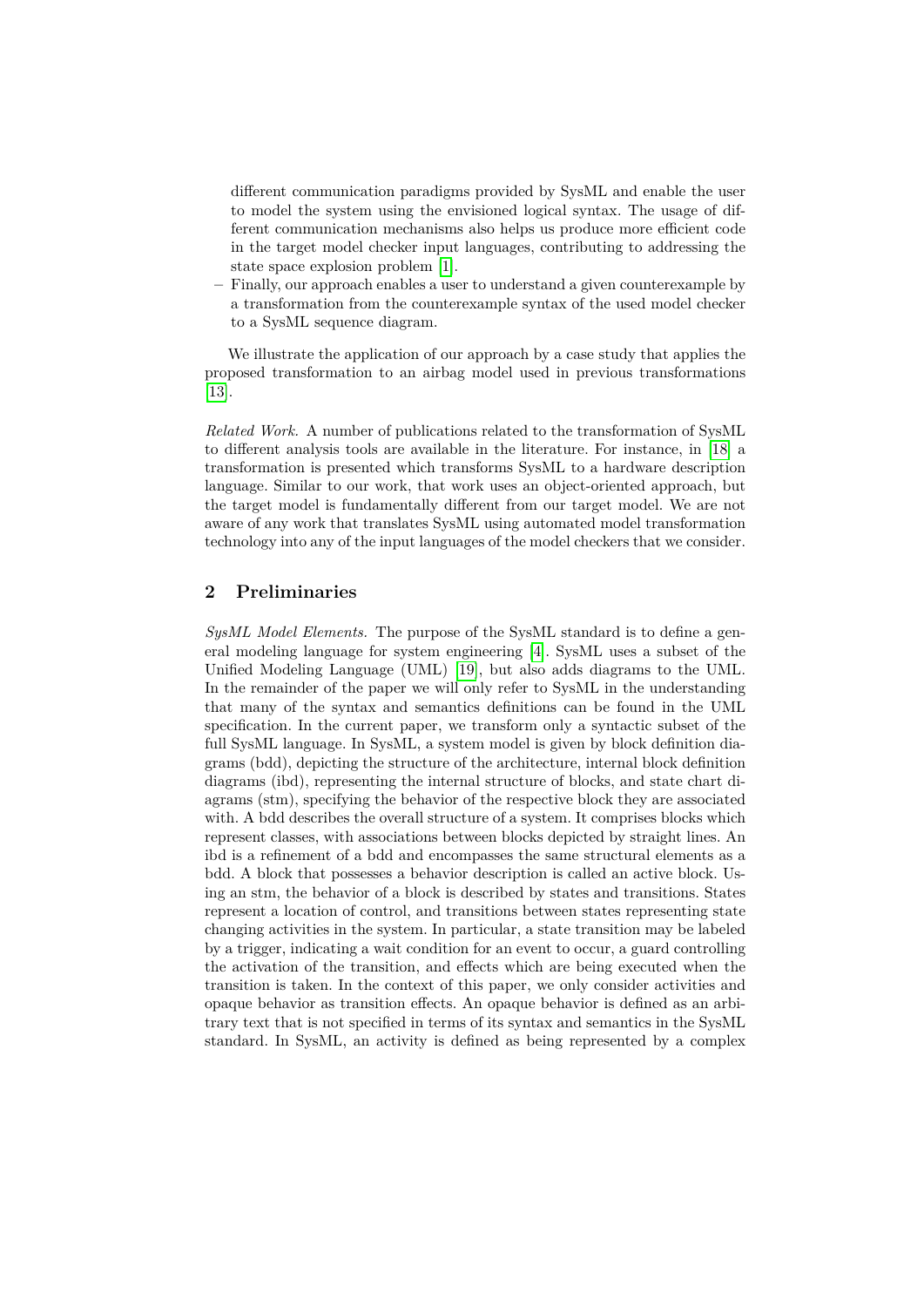activity diagram. In this paper we only consider activities that consist of a single send action. The stms of all blocks in the system are executed concurrently. Stms of one block can interact with stms of other blocks using shared variable as well as message passing based communication. Stms follow the hierarchical state machine idea and can contain substates that represent other hierarchical state machines. We call such states composite states.

*Execution of SysML Models.* When interpreting the behavior of an SysML model operationally, for instance by a model checker, we need to comply with the run-to-completion principle in the semantics of executing stms. As we now illustrate, this principle leads to ambiguous interpretations of SysML model behavior. In an SysML model, a state can be active, which means that the current location of control is in this state. If a composite state is active, this means that control rests in one of its sub states as well as in the composite state itself, which means that a set of states can be active at any given point in time. The set of active states is called a state configuration. A state may be labeled by entry and exit behaviors which are executed when the state is entered or exited, respectively, as well as by behavior executed while the system is in that state. The stm maintains an event pool that contains events that are available to trigger transitions. A state configuration is called stable if all entry behaviors of the current state configuration are completed and no more transitions are enabled. The SysML specification defines an execution environment that selects an event to be processed from the event pool. The precise mechanism how this selection is performed is not specified. The run-to-completion principle means that when an stm is in a stable state configuration, the execution environment of the SysML model selects an event to trigger a transition, the effects of the selected transition will be executed and the system returns to a stable state. Applying this principle to a loop in an stm that consists exclusively of transitions that have enabled guards but no triggers implies that the stm enters a livelock and never reaches a stable state configuration again. This is not consistent with a further specification in the SysML standard which states that once the execution of an stm reaches a state, the stm remains in the state until a transition is triggered by an event from the event pool, or an external asynchronous message terminates the execution. In order to resolve this inconsistency, we assume that in the context of this paper each transition without an explicitly specified trigger will find an implicitly defined trigger event in the event pool that allows it to perform the next transition. Under this assumption a cycle of transition reaches a stable configuration in each state of the cycle.

*Communication in SysML.* The SysML standard defines a large number of types of communication, including messages. In this paper we only consider communication between the stms by messages without parameters and return values. We use the syntax options of SysML to express different forms of communication. A message event in SysML can be instantiated as a call or a signal event. The behavior implied by a message event depends on this instantiation. If the message event is of type signal event, then the communication is asynchronous and the stm continues after sending a message without blocking. If the message event is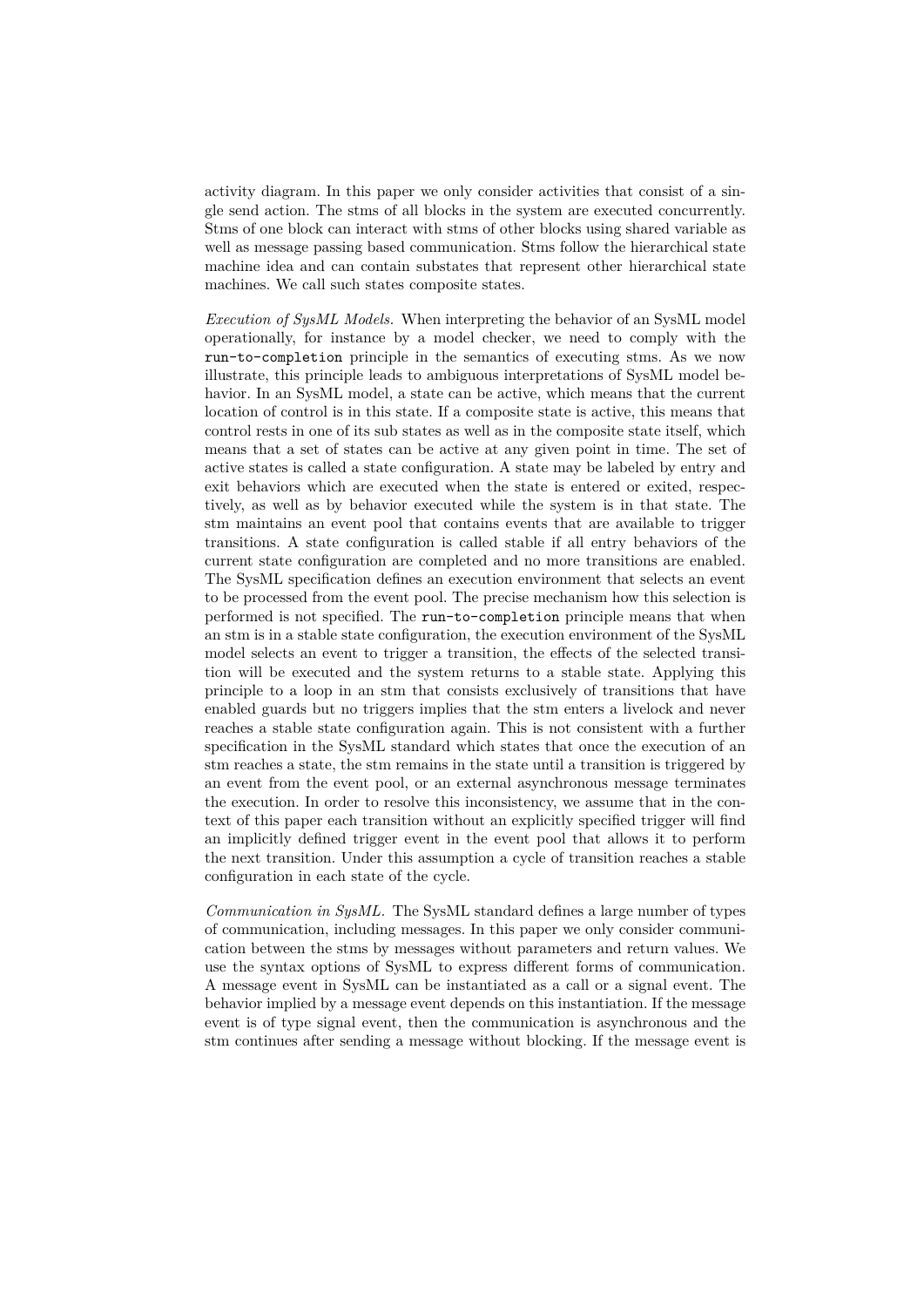of the type of a synchronous call event, then the communication is synchronous and the stm waits until the called operation has finished. Notice that in accordance with the SysML specification, a transition with a synchronous call only completes the current execution step when the called operation has completed. In this paper we do not consider asynchronous call events for which the invoking stm only waits until the operation is called. The type of a send action depends on the kind of message event that is to be sent. A send signal action sends a signal event. A call operation action sends a call event. A send action sends a message to a reception if both refer to the same message event. In the models we consider in this paper the sending stm is assumed always to be different from the receiving stm. Signal events and call events are received when executing a trigger in a transition. If several triggers can receive an event, then the SysML standard suggests that the trigger from an active substate has priority in execution over the trigger of the composite state. If several transitions have the same priority, then the transition to be executed is selected non-deterministically.

Special forms of asynchronous communication are broadcast and buffered communication:

- **–** SysML provides *broadcast communication* using a send action of type broadcast signal action. SysML defines the receivers of a broadcast as all potentially available targets and mentions that the exact set of targets is not defined. To represent broadcast in this paper we assume that the broadcast is directed to every block that has an stm with a matching receiving trigger on one of its transitions.
- **–** SysML supports the modeling of *buffered communication* by adding First-In-First-Out (FIFO) queues to the sending actions. Since the target of our work is the use of finite state verification technology to analyze SysML models we restrict the capacity of the queues to be finite. If no queue length is specified in the SysML model we assume a default queue size of one message. According to SysML specification, in case of a full queue the message sent by a send signal action will be lost. This is a consequence of the fact that a send signal action just sends a message but does not consider any reception of the signal event.

*Properties in SysML*. Since the objective of this paper is to use model checking technology to verify properties against SysML models we need to consider how to specify the desired type of properties in SysML. We express a specification in SysML by using invariants. An invariant is an expression that before and after each execution step has to evaluate to true and consists of a composition of Boolean condition about states and variable values inside of a block. Invariants can be specified using the Object Constraint Language (OCL) [\[20\]](#page-16-19) which is a higher order logic formalism defined to specify logical constraints on the SysML. As a property specification we add an OCL invariant to a model by adding an OCL formula expressing the property to the topmost element of the model, called the root. An invariant can refer to other invariants in the other blocks of the model and use those in order to check a combination of states or variable values belonging to different blocks. We restrict the OCL formula representing the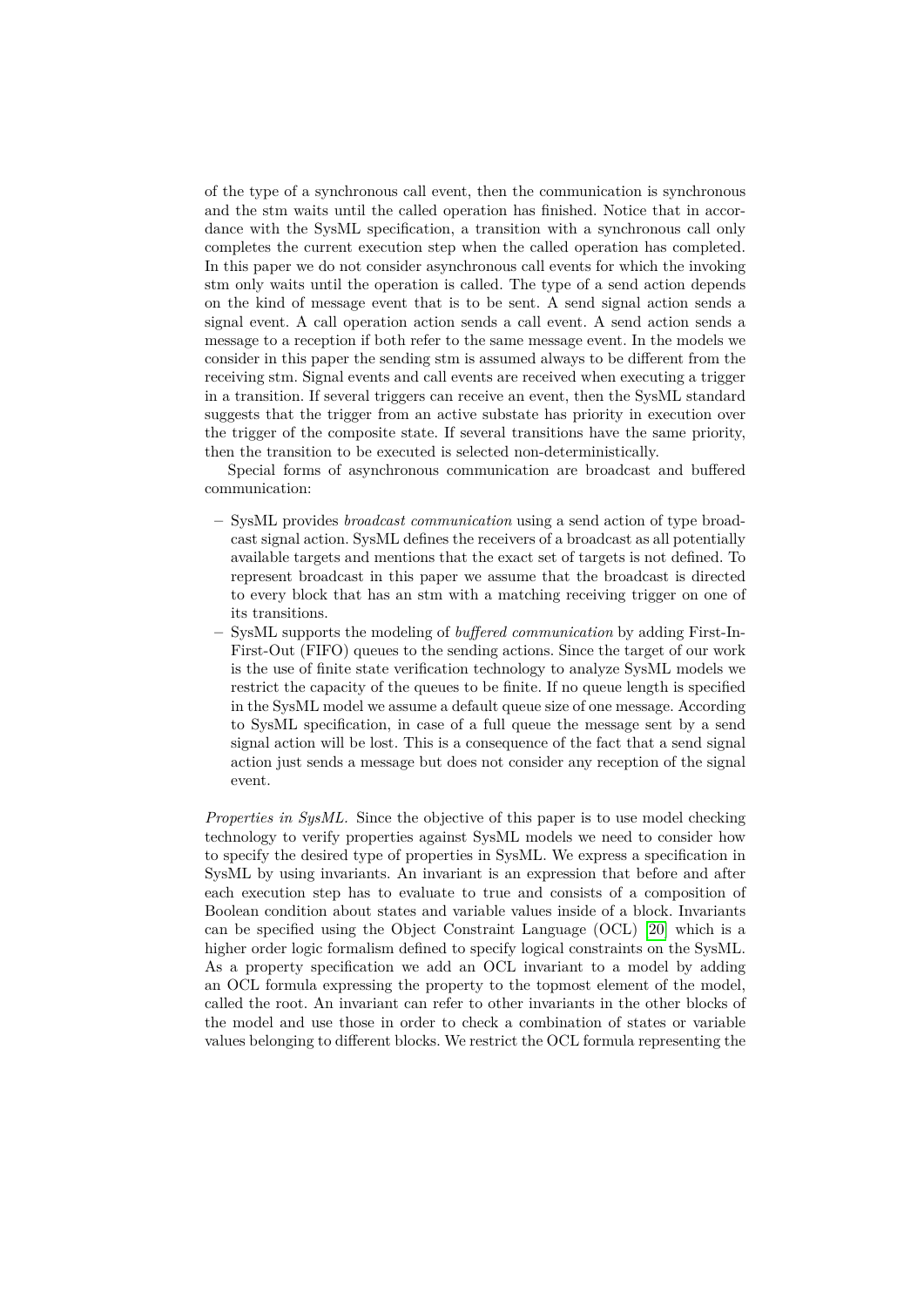desired property to be a propositional formula  $\phi$ , where the propositions in  $\phi$  refer to variable values and states being active or not. The model checkers NuSMV2, Prism and Spin are capable of verifying such invariant properties, for instance by translating them to the Linear Time Temporal Logic (LTL) [\[21\]](#page-16-20) formula  $\Box \phi$ and performing LTL model checking using this property on the model.

*SysML Sequence Diagrams.* A SysML sequence diagram [\[4\]](#page-16-3) is an interaction diagram and depicts the message flow between actors and blocks of the system. The diagram consists of several Lifelines which model concurrent processes. Behaviors like activities and send actions of a process can be added to a lifeline by a behavior execution specification. A behavior execution specification is depicted by a rectangle on the lifeline of the executing process. Lifelines are arranged next to each other and along each line, the order of the events in each of the depicted actors and blocks is from top to bottom. A message is depicted by arrows from a sender to a receiver process. Asynchronous message are depicted with an arrow and synchronous messages are depicted with a filled arrow.

*The NuSMV2 Modeling Language.* NuSMV2 is a symbolic model checker which is used for the verification of synchronous and asynchronous finite state systems [\[11\]](#page-16-10). NuSMV2 can perform finite state model checking for LTL specifications. In this section, we introduce the parts of the NuSMV2 input language which are relevant for our approach. A short example of NuSMV2 code is given in Listing [1.1.](#page-5-0)

```
MODULE main ( events )
  VAR
        state: {run, undetected};ASSIGN
    init (state) := run;next(state) :=c a s e
        state = run & events != ECU_error: undetected;
        TRUE: state;
      esac ;
```
#### **Listing 1.1.** NuSMV2 Example

An asynchronous model consists of several concurrent processes. In NuSMV2, each concurrent process is defined by the keyword MODULE. Each MODULE consists of two sections. In the section VAR the variables are declared. Section ASSIGN contains variable assignments. The keyword init declares the initial value of a variable. The NuSMV2 model specifies a transition system. Variable values can be changed in the next clauses which describe how the value of a variable changes in the course of a state transition. In the example, the statement next(state) changes to the value of the variable undetected if the guards state = run and events != ECU\_error evaluate to true. The TRUE:state clause is executed if the guards are false, which means that the state remains unchanged. All possible variable changes of a single process are done at once, but only of one process at a time. NuSMV2 allows the declaration of variables as an enumeration of non reserved strings as value range. The MODULE called main can define global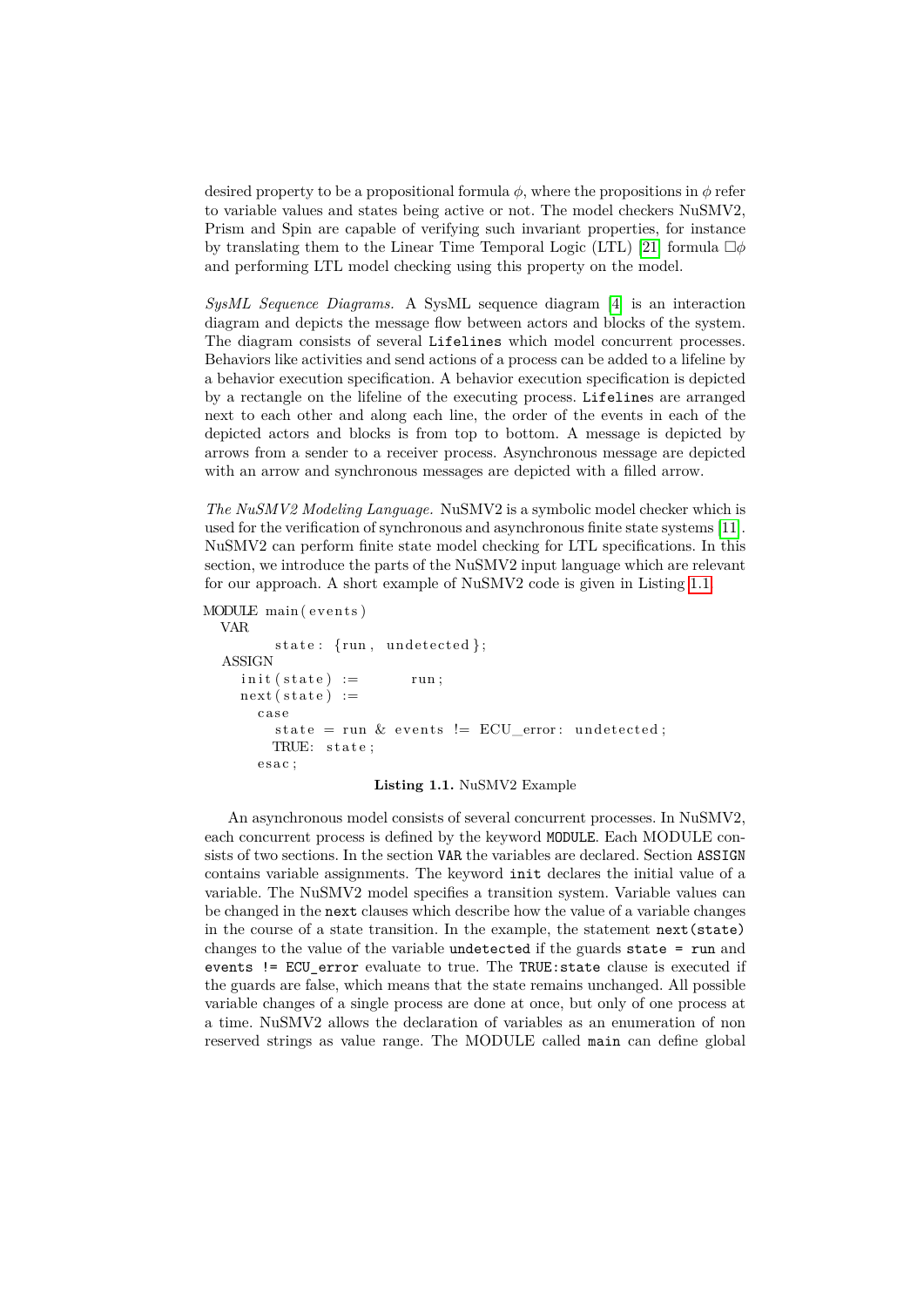variables and other MODULES. NuSMV2 has no special syntax or semantic definition for the declaration of communication channels.

*The Promela Modeling Language.* Promela is the input language of the explicit state model checker Spin. It is combining a fragment of the syntax of the C programming language with guarded commands and specific communication primitives [\[9\]](#page-16-8).

```
int process1\_states = 0;chan channel 1 = \begin{bmatrix} 0 \\ 0 \end{bmatrix} of \begin{bmatrix} 0 \\ 0 \end{bmatrix};
chan channel 2 = \lfloor 1 \rfloor of \{ bool \};
proctype process1 {
 do
 \therefore process1_states = 0 -> process1_states = 1; channell!true;
 :: \text{process1\_states} = 1 \rightarrow \text{channel2?} \text{true}; \text{process1\_states} = 0;od ;
```
#### **Listing 1.2.** Promela example

Concurrent processes in Promela are defined as proctypes, as illustrated in Listing [1.2.](#page-6-0) Variables are declared with a type and can either be defined locally inside a proctype, or globally. Computation steps from different proctypes are arbitrarily interleaved. Sequences of Promela statements included in an atomic statement will not be interleaved by statements in concurrent proctypes. Promela provides keywords for the definition of channels as well as the sending and receiving of messages. As shown in the example, if the process1 is in state 0 then it can send a message to channell and if the process is in state 1 it can receive a message from channel 2. Channels are defined with the keyword chan, indicating a type and a capacity of the channel. A channel is defined as synchronous if the size is zero as in the example with channel1, or asynchronous with a non-zero positive size as with channel2. A synchronous message can only be sent by a sender if another process is ready to receive the message. The synchronization statement of a channel breaks the atomicity of an atomic statement at the point of sending the message and goes on with the receiving statement. For asynchronous communication in SysML we use a asynchronous First-In-First-Out (FIFO) channel of Spin. If the channel is full we instruct Spin to lose the message and proceed.

*The Prism Modeling Language.* The model checker Prism allows for the model checking of a probabilistic timed variant of CTL relative to discrete or continuous time finite state Markov chain models. SysML has language elements that allow to add probabilities and stochastic rates to the model. We currently do not interpret these SysML elements an assume all probabilities to have a rate of 1. A Prism code sample is presented in Listing [1.3.](#page-7-0) Concurrent processes in Prism are defined by the keyword module. Variables can be defined locally by a name, type, initial value and range. Transitions can have a synchronization event name inside of the brackets [...], a guard, a probability and several actions. If different processes have a transition labeled with the same synchronization event, then these transitions can only be executed synchronously. All other transitions are taken sequentially in an arbitrary sequence. The update of a variable is indicated using the frequently encountered "prime" notation. For instance, in the course of the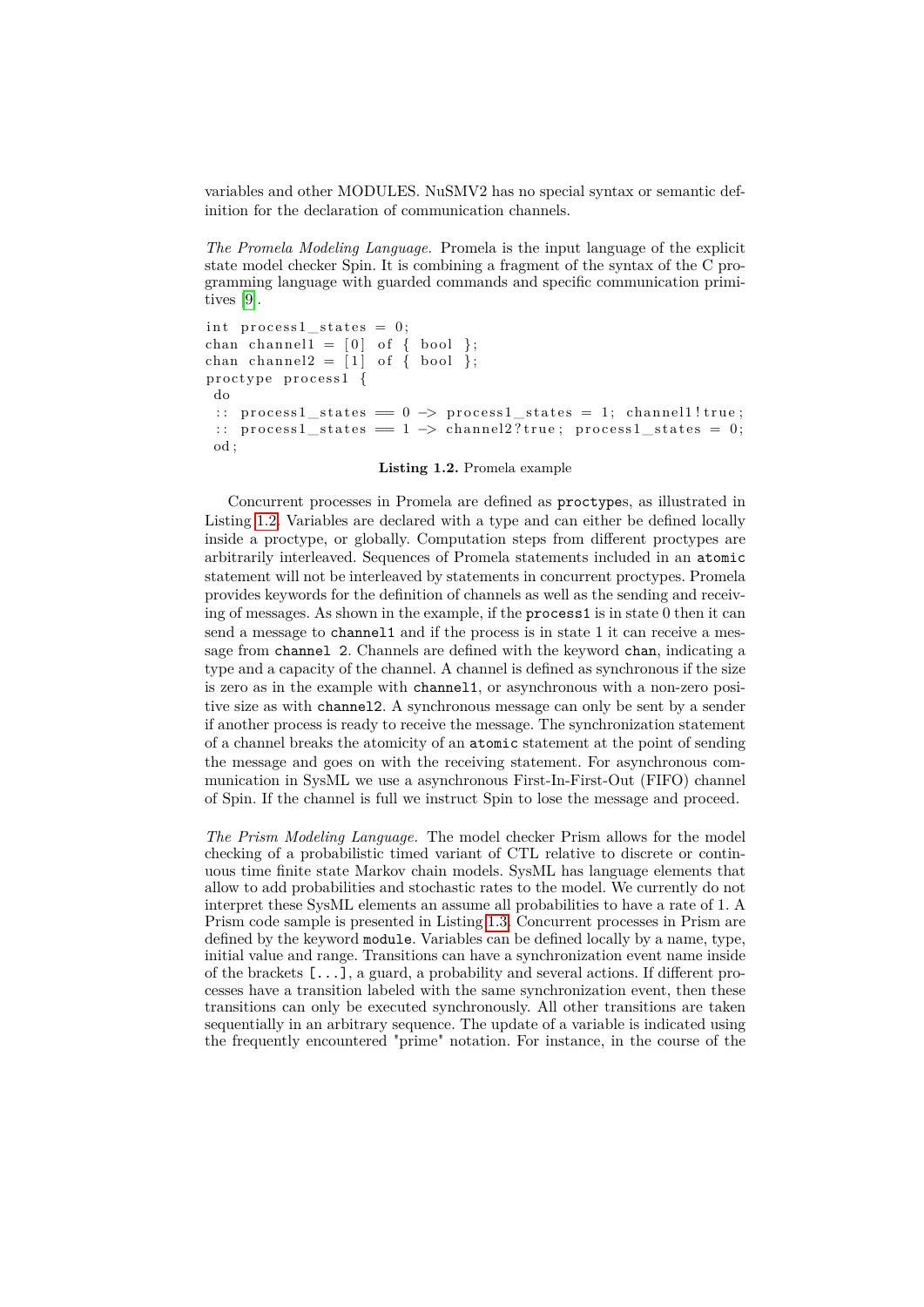transition1 transition in Listing [1.3](#page-7-0) the variable done is assigned the new value true. There is no explicit syntax in Prism to define a communication channel.

```
module process1
  states : [0..1] init 0;done : bool init false;
  [\text{transition1}] (done = false) \rightarrow 0.01 : (done'=true);
endmodule
```


*The Atlas Transformation Language (ATL).* ATL is a domain specific transformation language and provides a framework for the rule-based model-to-model transformation of XMI [\[22\]](#page-16-21) based models. ATL addresses two important issues in model transformation. First, it checks the syntactic correctness of the input model and hence avoids an ill formed input model to lead to an ill formed output model. Second, it supports the assurance of correctness and unambiguity of the transformation rules for complex model transformations. ATL addresses these problems by exploiting the idea of meta-models for the purpose of model transformation. A meta-model is a special model representing the model elements of the modeling language used [\[23\]](#page-17-0). For instance, it specifies rules that determine what the correct structure of a SysML model is, and what its admissible elements are. ATL allows a declarative description of transformation rules by the use of meta-models. Transformation rules can refer to the elements in the source and target model. This leads to a more dependable model transformation since the complexities entailed by the selection of source elements and the application of rules is handled automatically by ATL [\[15\]](#page-16-14).

The structure of an ATL transformation process is depicted in Figure [1.](#page-8-0) ATL parses a source model MA in accordance with a source meta-model MMA and ensures that a source model conforms to its source meta-model or recognizes the source model as ill defined input model. Then the ATL code mma2mmb.atl describes how a source model is converted to a target model which conforms to a target metamodel MMB. The ATL code itself has to conform to the ATL meta-model ATL. To ensure correctness of the transformation, all meta-models have to conform to the standard meta-meta-model *Meta Object Facility* (MOF) [\[15\]](#page-16-14) proposed by the OMG. ATL has its own syntax, but also inherits a subset of Java and OCL syntax. OCL operations provide a common way to work with collections, for instance the forall operator that can be used to iterate over a collection. Transformation rules are described in the ATL code as a set of mappings between source and target patterns with imperative operations performed on the source elements. Each element of the source model matches at most to one transformation rule.

An example for an ATL rule E2E is given in Figure [1.4.](#page-8-1) The rule refers to elements of the meta-models MMa and MMb. In the rule, we describe the transformation from an source element of type EnumerationLiteral to a target element of type StringEnumeration where the rule transfers the information from the attributes name and id. The source pattern contains a conditional statement which restricts the matching to source elements whose name starts with an A.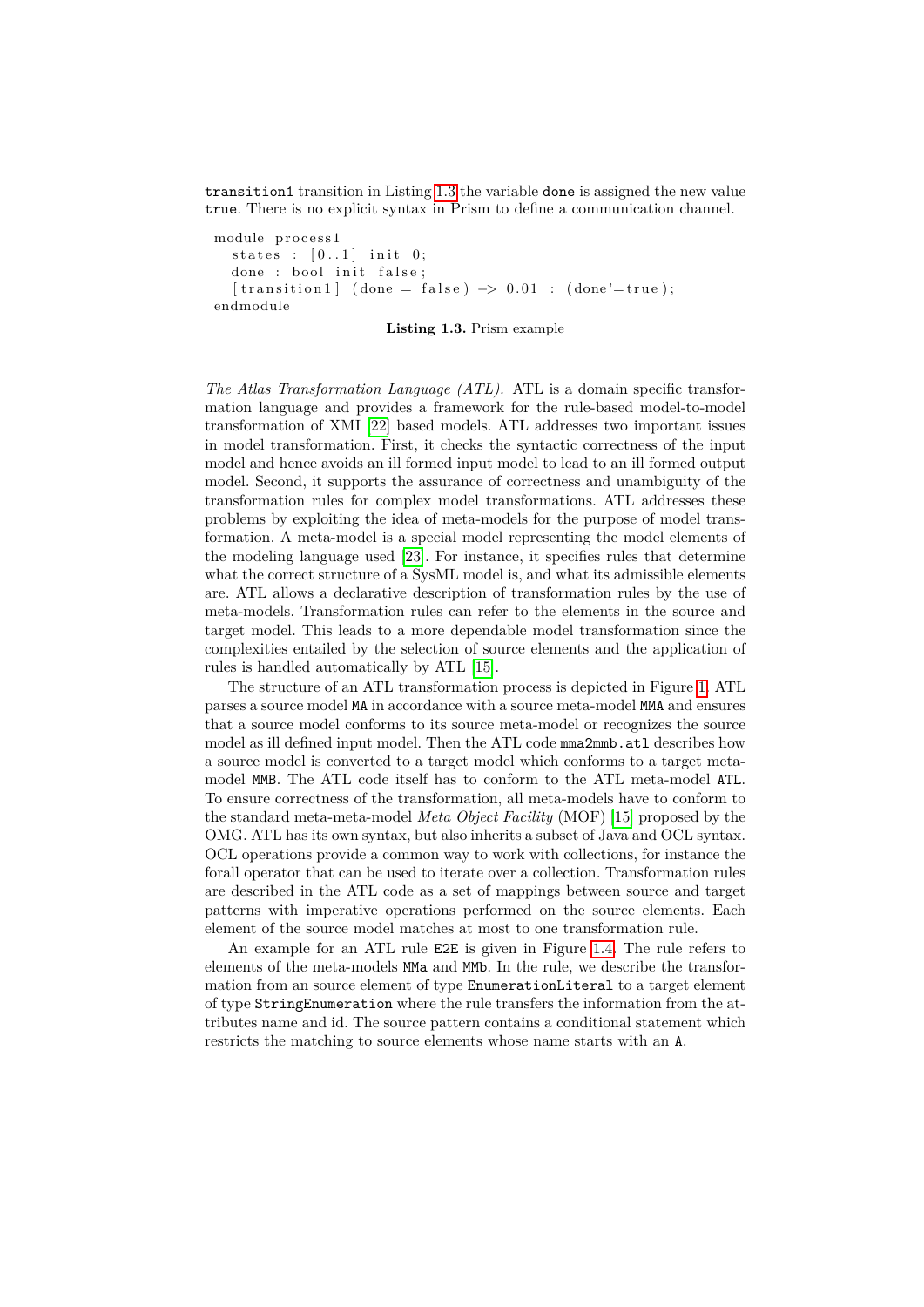<span id="page-8-1"></span>rule  $E2E\{from s: MMa! Enumeration Literal (s.name startsWith ('A''))\}$ to t: MMb! String Enumeration (name  $\langle$  - s. name, ID  $\langle$  - s. ID) } **Listing 1.4.** ATL example



<span id="page-8-0"></span>**Fig. 1.** Overview of ATL Transformation [\[15\]](#page-16-14)

There are three types of ATL rules:

- 1. *Matched rules*. These are the basic rules which will be matched against the source elements. The rule name must be unique and contain an source and an target pattern. The example in Figure [1.4](#page-8-1) is a matched rule.
- 2. *Lazy rules.* This type of rule is only called through other rules. It is usually used to create child elements and helps in traversing the XMI model.
- 3. *Called rules.* These rules behaves similar to lazy rules but don't contain any source pattern. They can be called at the entry and exit of the transformation execution. Called rules are used to create new elements in the output model for which no source elements exist.

*Xpand* is a framework supporting the model-to-text transformation for the generation of text files for domain specific languages (DSLs). We use Xpand here to generate code of the model checker input languages based on the XMI produced by the ATL model transformation. To do so, we need a source model, a source meta-model and the Xpand code which is executed to create the output text file, representing the model checker input code. For the source meta-model in Xpand, we reuse the target meta-model of ATL. The Xpand code for a transformation is called a template, for an example see Listing [1.5.](#page-9-0) In a template, we define the structure of the target text file. Xpand specific code is written between the signs « and ». Any text outside of these characters is considered part of the target output file syntax and is written directly to the target file.

The Xpand code example in Listing [1.5](#page-9-0) first checks whether the input model conforms to a meta-model MMb. The Xpand code starts inside the «DEFINE» statement main by creating a file and writing the text "states  $=$ " to the file. Afterwards the «EXPAND» statement substates iterates over a comma separated list states of states. For each state of the list the «DEFINE» statement with the same name as the EXPAND statement is called with a element of type State. The called «DEFINE» statement writes the name of the current state into the file.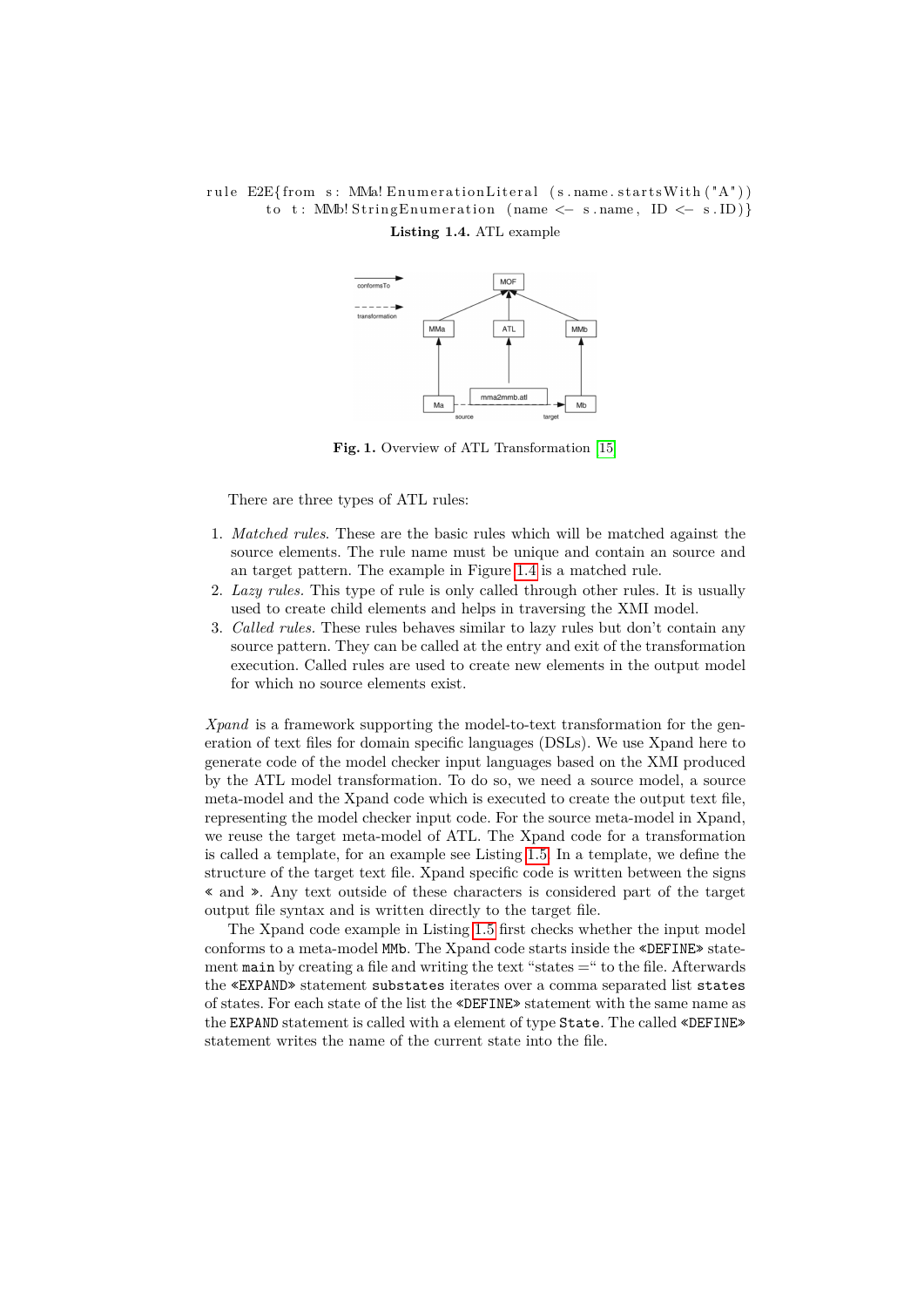```
«IMPORT MMb»
«DEFINE main FOR Model−»
«FILE filename +".txt"-states = {«EXPAND substate FOREACH this states SEPARATOR ', ' \rightarrow }
«DEFINE substate FOR State−»«this.name-»«ENDDEFINE»
«ENDFILE»
«ENDDEFINE»
```

```
Listing 1.5. XPAND example
```
# **3 Model Transformation**



<span id="page-9-1"></span>**Fig. 2.** Structure of the transformation

*Model Transformation Approach.* Our approach consists of two transformations. First, we transform a SysML model into the input language of the considered model checkers. Second, if a model checker identifies a counterexample to the property that we are interested in, we translate this counterexample into a SysML sequence diagram. The SysML models that we wish to analyze are edited using the Papyrus editor and saved in XMI format. We then use ATL to parse the XMI model of Papyrus and transform the model to an Intermediate Model, and finally transform this model to the different model checking languages using XPand. An overview of the model transformation approach is depicted in Figure [2.](#page-9-1) ATL parses the input Papyrus UML/SysML Model File and checks if the contained model conforms to the UML 2.5.0 meta-model of Eclipse. Afterwards, the ATL Rules transforms the model into an Intermediate Model. As a target meta-model we use the one defined as intermediate meta-model in [\[13\]](#page-16-12). We use the intermediate meta-model in order to ensure that the intermediate model contains all necessary information, for example stms, states, transitions, guard, etc. After the generation of the intermediate model and using the specific templates of the model checkers, Xpand translates the elements of the intermediate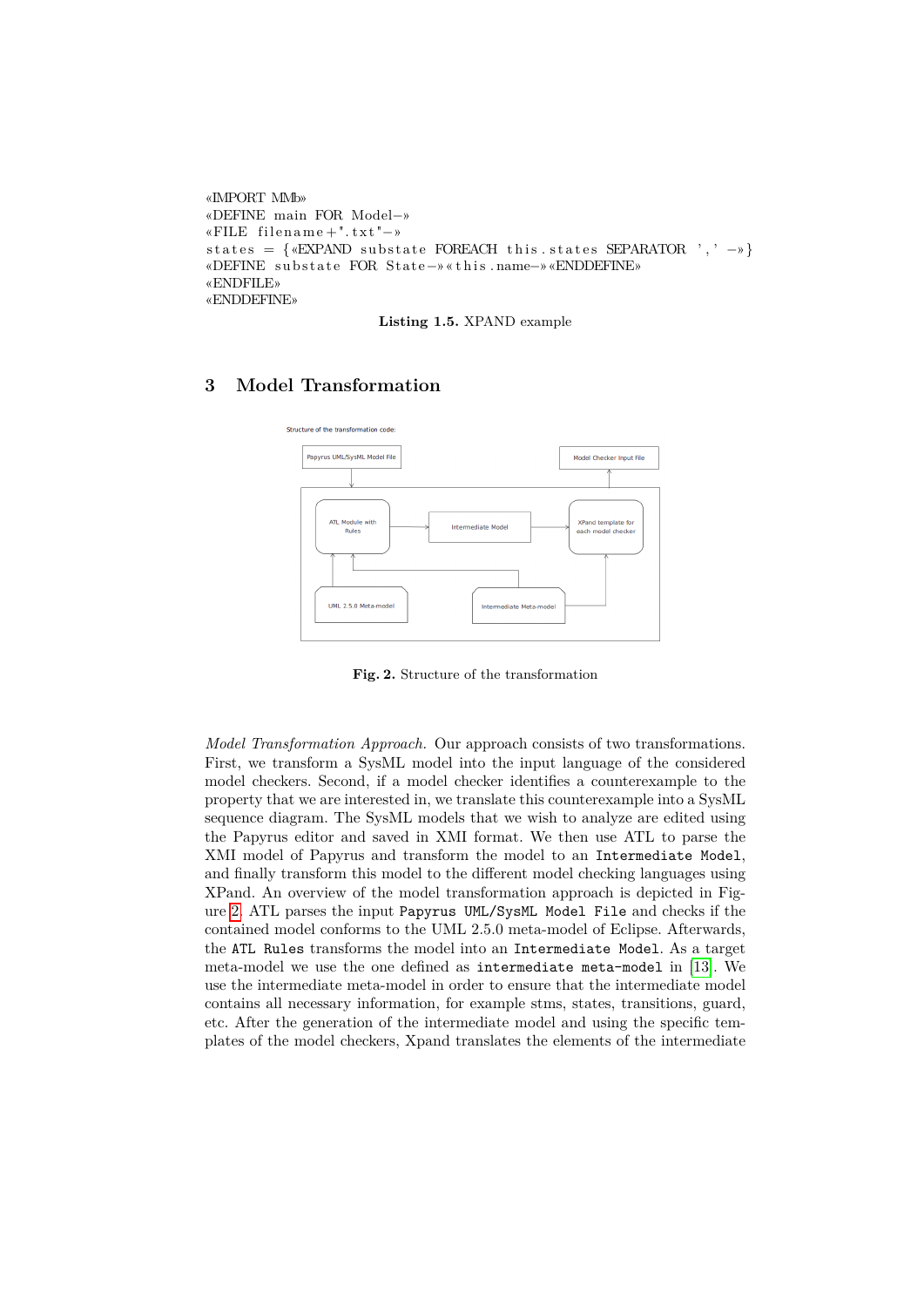model into the code of the model checker. The support for further model checkers can be added by using additional Xpand templates.

*State and Transition Transformation Rules.* We shortly sum the basic transformation rules from SysML to a model checker model that we adopt from our precursory work, [\[13\]](#page-16-12) and [\[12\]](#page-16-11). We only support nested states in stm diagrams and not referenced stms. Each stm defines a concurrent process in the respective model checking input language. We flatten nested states by encoding each state in the model by a unique name. The unique name is the combination of the names of all nesting states of the current state and the name of the state itself. Spin directly uses state names and can change the current state by a goto statement to the next state. In NuSMV2 and Prism, the current state of an stm is stored by a variable with a name of the stm extended with "\_states" for Prism and in the variable named state in NuSMV2. In NuSMV, the variable is of type enumeration and stores the current state name. In Prism, the state variable stores a unique number for each state of a block. A model transition can change the current state by changing the value of the state variable. A model transition is only enabled if the source state is the current state of the stm. We add an extra guard, which enables a transition if the current state of the stm is the source state of the transition, to each transition. If the current state is a substate and has a composite state, then the transitions of the composite state are also enabled. Our transformation flattens the state hierarchy and hence, a transition that was enabled in the composite state is no longer enabled when entering a substate. As a consequence we enable all those disabled transitions in the composite state again by copying them to the substate. The translation of guards and effects of transitions is straightforward. Entry and exit behavior of a model state are added during the model transformation as effects to the corresponding transition in the intermediate model. An effect of a transition can be an activity or opaque behavior. We use an activity with a single action to represent the sending of a message event, and an opaque behavior in OCL format to characterize the update of a variable using a logical formula. In the context of this paper, we only allow a single effect for each transition. This ensures consistency of the generated model checking input code among the different model checkers that we support since it avoids problems ensued by the different execution order semantics that these model checkers assume. In particular, just like SysML, Spin executes effects of a transition one after another in a sequential sequence while the Prism and NuSMV models that we generate execute all effects of taken transitions in one atomic step. With only one effect on a transition the model checkers do not deviate from the restricted SysML behavior.

*Messages in Promela.* Synchronous and asynchronous point-to-point communication messages are first class citizens in the Promela language. They are introduced in the language by declaring synchronous or asynchronous channels, and listing certain message names as being valid message names along these channels. We use the language constructs that Promela provides in order to define synchronous and asynchronous buffered communication. A transition with a synchronous call is executed at once or not at all since we clasp the guard and effects of a transition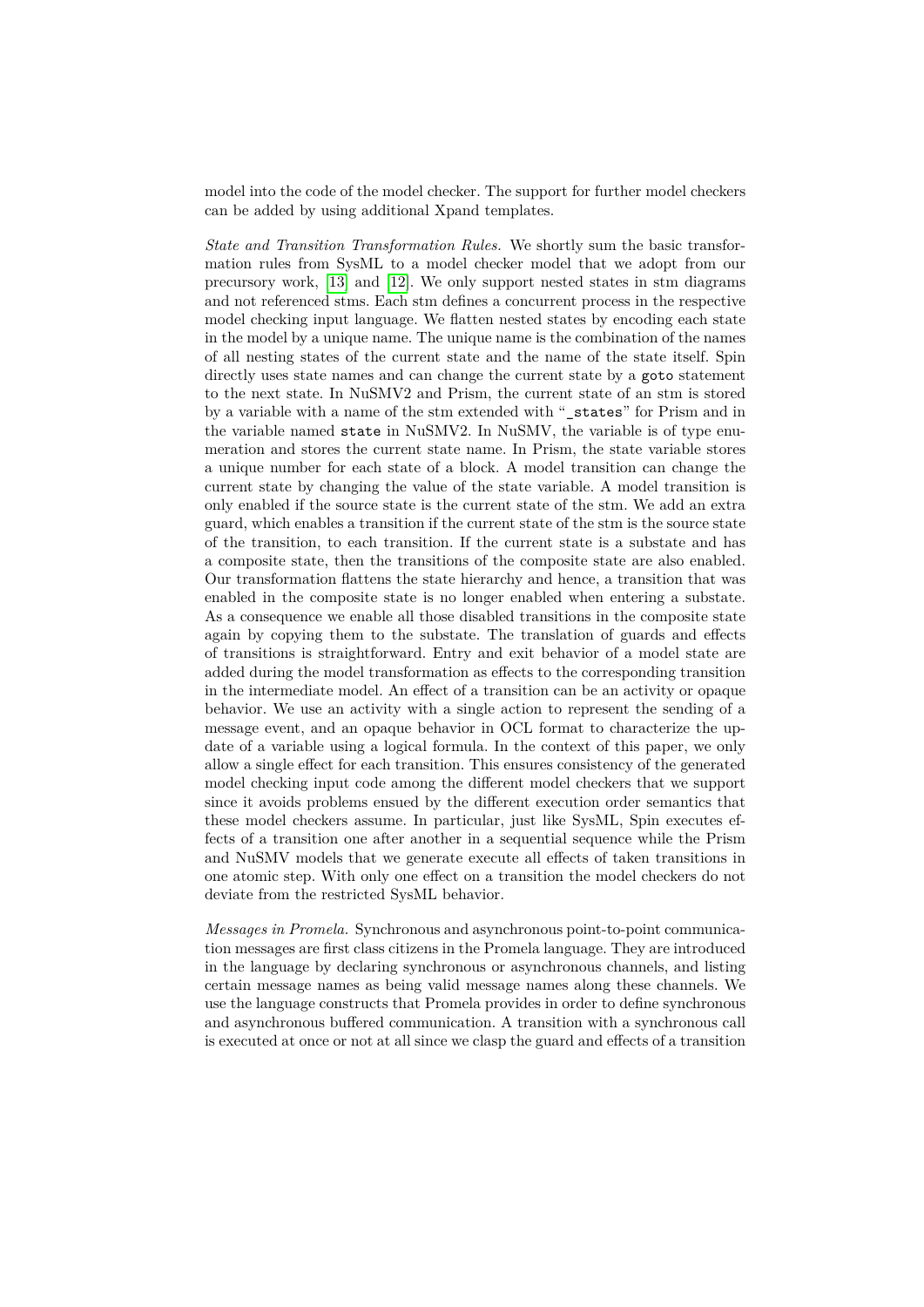in Promela by an atomic statement. Sequences of Promela statements inside an atomic statement are not interleaved by other concurrent statements. However, with a synchronous message, the atomic statement of the sender will break and execute the atomic statement of the receiver. Since in our modeling the sending transition can have only one action as an effect, all effects in the synchronization are executed in the correct sequence. In order to emulate asynchronous broadcast, we create an asynchronous channel for each receiver and send a message to each one of them. Since we need to send all messages at once, we enclose the sending actions to these channels by an atomic statement.

*Messages in NuSMV2.* There is no native syntax for messages in NuSMV2. In order to emulate *synchronous communication* we add the guard conditions for the receive transition in the receiving process to the guard condition of the send transition in the sender, thus ensuring that the sending can only be executed when the receiver is ready to receive. Furthermore, in order to ensure that in the course of one transition in the NuSMV2 model only one synchronous communication occurs the sending process sets a global variable to a value that is unique for this communication. This variable deactivates all transitions except the receiving transition. When executing the receiving of the message, the receiver resets the global variable. In order to emulate an *asynchronous broadcast* communication we create an array with one element corresponding to one receiving stm, for every receiving stm. When broadcasting the message, each entry of the array is set to true at once. Since the semantics of this broadcast is asynchronous in nature, there is no requirement to suspend the execution of any of the other modules. To emulate *buffered communication*, we use an array of variables that behaves like a FIFO queue. The length of the array is equal to the capacity of the sender queue as defined in the SySML model. Each entry of the array represents a position in the queue. As a consequence, multiple sending of messages are stored in the queue until the queue is full and then the extra messages are discarded. This persists until the receiver processes previously sent messages.

*Messages in Prism.* There is no native syntax for messages in the Prism input language either. Similar to the case of NuSMV2, we emulate the channels by using variables, but with slight differences. In order to emulate *synchronous communication* we take advantage of the implicit synchronization that Prism performs for several transitions synchronization event names, for which we use the name of the call event and the sender process. With this name encoding, we distinguish between several possible senders sending the same call event to the same receiver. In order to emulate *asynchronous communication*, like for NuSMV2 we create a variable. Prism does not permit the use of global variables together with label based transition synchronization. We therefore use a local variable inside the sending stm in order to coordinate the asynchronous sending and receiving. When sending the message, this variable is set to true. Since the variable is local, it can only be reset in the sending process. We generate an auxiliary transition in the sender which is independet of the remaining behavior of the sender. It is synchronized with the receive transition in the receiving process via a transition label and resets the local variable. *Broadcasting* and *buffered communication* are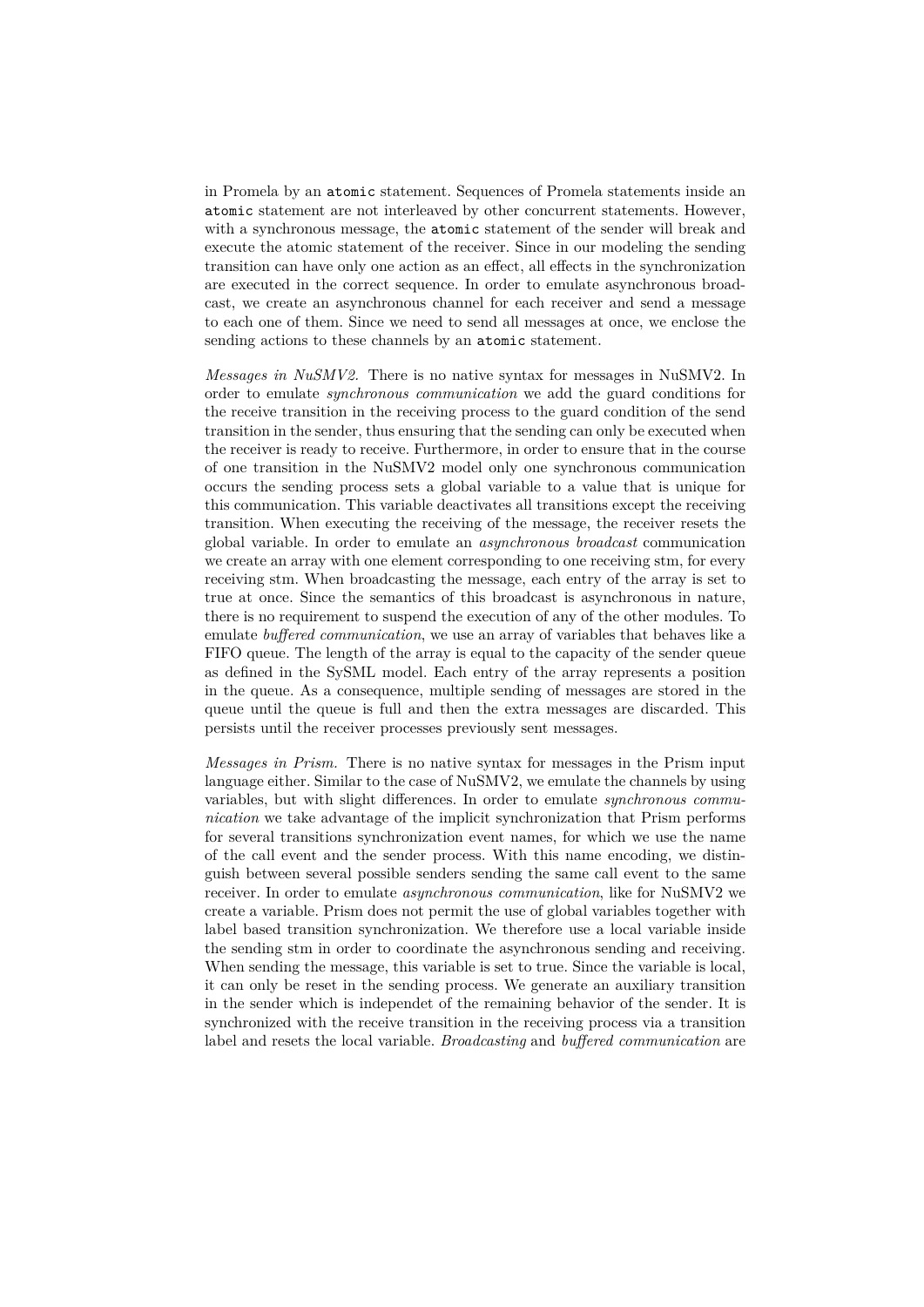emulated similarly as in the case of NuSMV2. A minor difference is that Prism has no syntax for arrays. We therefore create an individual variable for each entry of the array. In buffered communication, when the first element of the fifo queue is read, the value of each entry of the queue is copied to the entry ahead of it.

*Counterexample to SysML Sequence Diagram Transformation.* We propose the following steps to transform the counterexample that one of the considered model checkers produces into a Sequence Diagram. We interpret the counterexample, for which every one of the considered model checkers uses a different syntax, as a model and apply ATL based model transformation to this syntax in order to obtain a sequence diagram representation in XMI format.

- 1. *Parsing the Counterexample.* For an ATL transformation, we first need to parse the counterexamples which are stored in different textual formats depending on the model checker that was used. In order to accomplish this we need extra information from the original model, for instance regarding the names of the blocks that exchange messages, the events occurring along a state sequence, etc., since not all of this information is included in the state name sequences that the model checkers generate as counterexamples. We obtain this information by parsing the original SysML model.
- 2. *Transformation into a Sequence Diagram.* We next transform the counterexample in the source target model to a sequence diagram using an ATL transformation. For each process in the input model of the model checker we create a Lifeline in the sequence diagram, representing a concurrent thread of execution. A counterexample consists of a sequence of state and transition whereas a sequence diagram depicts the control flow of the system by a sequence of message send and receive events. Transitions of a stm without messages are depicted by a behavior execution specification. The behavior execution specification has as a name the current state name and contains the name and values of any changed variable. When a message is sent to another stm, then the message points from the sending to the receiving stm and the message name is set to the name of the sender, the current state name of the sender and the message event name corresponding to the message sending. A possible variable change of the reiving transition is added as an invisible attribute to the message arrow.
- 3. *Generation of Graphical View.* Using another ATL transformation step we generate a graphical view for the Papyrus IDE from the sequence diagram.

# **4 Case Study**

*The Airbag Model.* We illustrate our approach by applying it to a real world model of an airbag system adopted from [\[24\]](#page-17-1). The SysML model of this system was edited using the Papyrus tool and is an extension of on the SysML model of the same system used in [\[13\]](#page-16-12). In particular, we added different inter process communication mechanisms in order to be able to experiment with the model translation rules for these mechanisms that we defined above. An overview of the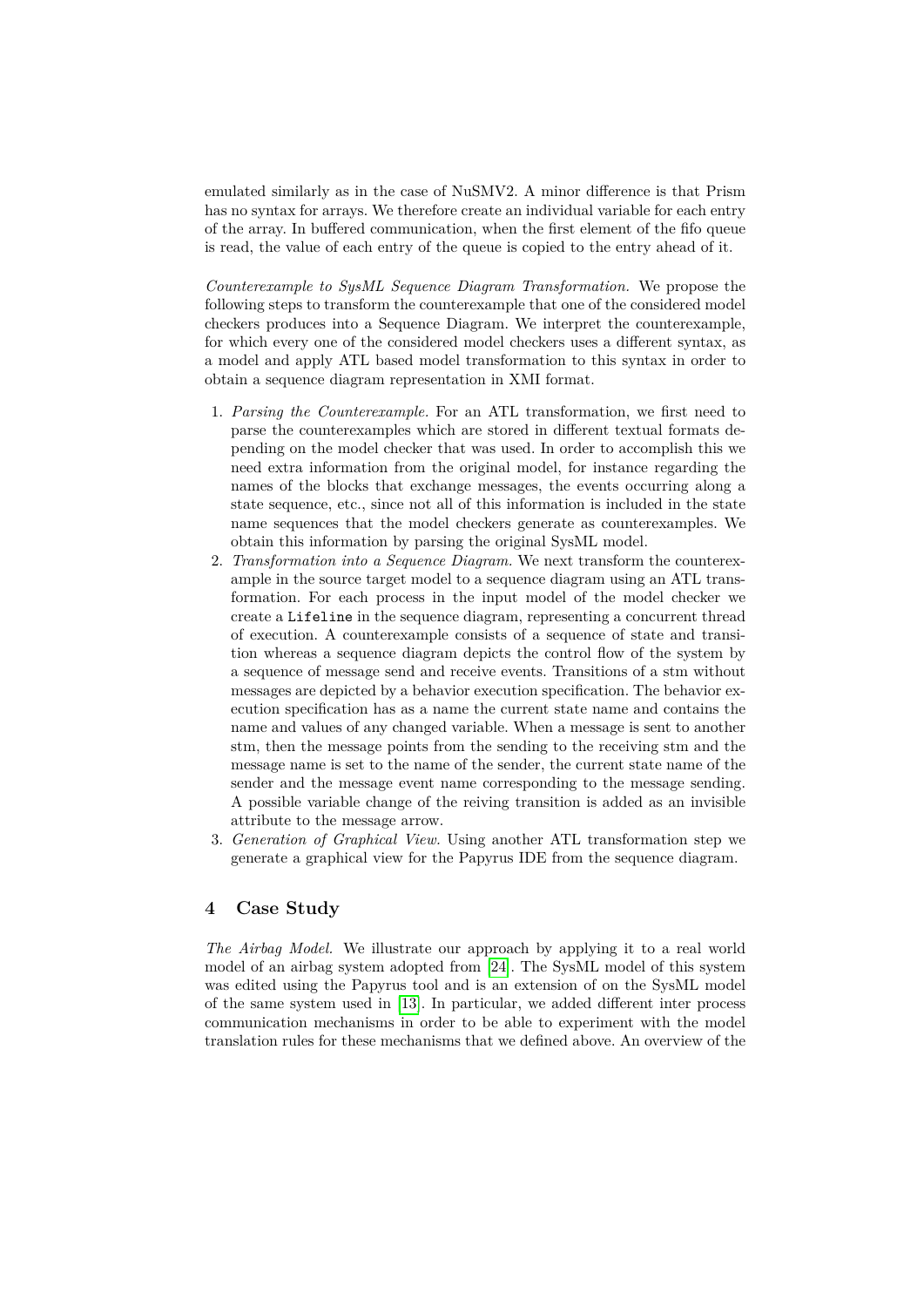airbag SysML model is given as a bdd in Figure [3.](#page-14-0) The most important block in the airbag model is the MicroController. It continuously evaluates whether the two sensors represented by the block MainSensor and the block SafetySensor detect a critical accident of the vehicle, represented by the block Car. When this is the case, the deployment procedure for the airbag will be activated.

There are two meaningful properties to check for an airbag system. The first is to ensure proper functioning, i.e., to ensure that the airbag can be deployed. The second property is the absence of an inadvertent depoyment of the airbag when no accident has occurred. From a system safety point of view this is the more significant property to check, and we have focussed on it in some of our previous work on this model, e.g., in [\[24\]](#page-17-1). However, the counterexamples to inadvertent deployment are relatively short. We focus on the proper functioning property in this paper since it returns longer counterexamples and is hence better suited to illustrate the application of our approach.

In order to understand the behavior of the Airbag model, an understanding of the two safety mechansims designed to avoid an inadvertent deployment is essential. First, the Field Effect Transistor (FET) controls the power supply of the airbag squib. Only if the MicroController enables the FET, the airbag squib has enough power to deploy the airbag by igniting the explosive. Second, the Firing Application Specific Integrated Circuit (FASIC) only ignites the airbag squib if it first receives an armFASIC message and then a fireFASIC message from the MicroController.

*Communication in the Airbag System.* We use different forms of communication to forward information in the airbag system. In case of an accident the block Car broadcasts a message crashHappened to both sensors. The two sensors receive the broadcast message and start to repeatedly forward the information regarding the accident by buffered communication. The block MainSensor sends a messsage mainSensorCrashDetection and the block SafetySensor sends a message safetySensorCrashDetection. The repetition of the message ensures, that not a single wrong message can deploy the airbag. The microcontroller receives the messages of both sensors and starts the airbag deployment process after receiving the accident notification of each sensor two times. In order to start the deployment process the block MicroController sends the following three asynchronous messages. A message armFASIC is sent to the block FASIC and causes the fasic to go into state arm. A message FETPoweredOn is sent to the block FET which enables the power supply when received. A message fireFASIC is sent to the block FASIC which causes the fasic to transit from state arm into state fire. It is now important to ensure that the squib will only explode and deploy the airbag if the power supply is enabled at the time of firing the squib. We model the coordination regarding the deployment of the airbag between the FET and the FASIC by two synchronous messages that are exchanged between these two processes. In case the FET is enabled, it can send a message FETPoweredOn, otherwise it can send a message FETPoweredOff in order to communicate its state to the FASIC. If the FASIC accepts the synchronization via the FETPoweredOn message this means that the airbag will actually be deployed by the FET applying an ignition voltage to the squib. The FASIC then transits into the state fired. If, however, the FASIC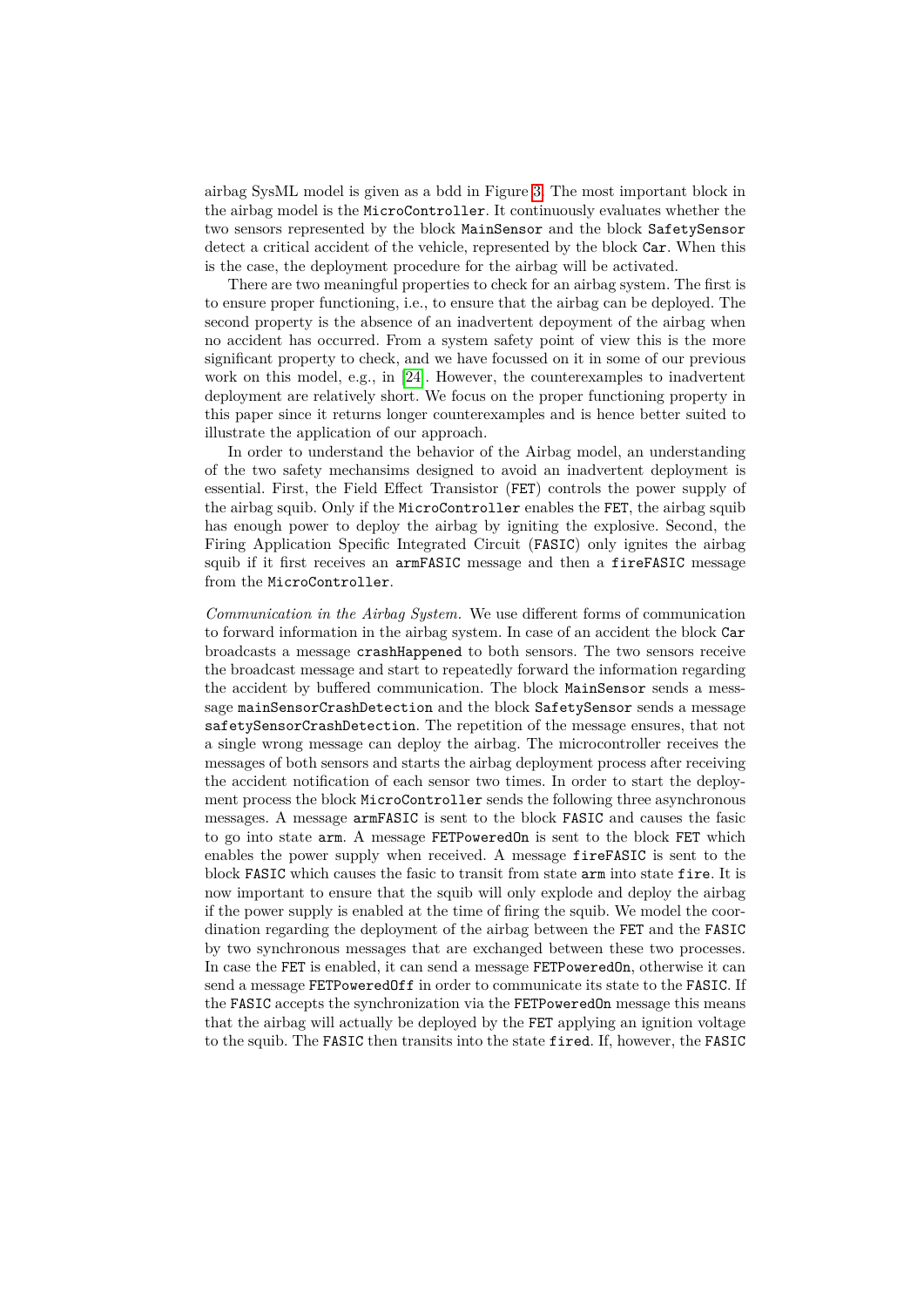and the FET synchronize via the FETPoweredOff message, this means that the FET is not prepared to deploy the airbag and the FASIC transits into its initial state.

*Property Specification.* We specify the proper functioning property of the airbag system using an invariant. The invariant expresses that it is always not the case that the airbag is deployed and the car has an accident. If a model checker finds a counterexample for this invariant then the counterexample contains a sequence of states and transitions that starts with a car accident and terminates with the deployment of the airbag.



<span id="page-14-0"></span>**Fig. 3.** bdd of the Airbag model

*Analysis of the Airbag Model.* We model check the models that we obtain from the above described translation into the target languages of the NuSMV2, Spin and Prism model checkers for the proper functioning property. Each model checker results in a counterexample to the property. We automatically transform the resulting counterexample of NuSMV2 to a SysML sequence diagram, depicted in Appendix A, Figure [4.](#page-18-0) A similar translation of the counterexamples for the other two model checkers is easily possible, but currently not implemented. Note that the change of the variable values is not visible in the figure, but it is viewable when browsing the diagram in the Papyrus IDE. The model transformations were performed on a computer with an i7-4820K CPU (3.7GHz), 32GB of RAM and a 64 bit Linux operation system. In Table [1](#page-15-0) we show the memory usage and time necessary to transform SysML models to the different model checker input models, to verify the airbag model in the different model checkers, and for the NuSMV2 case to transform a counterexample to a sequence diagram. Additionally, we depict the count of states searched by each model checker.

*Result Interpretation.* The sequence diagram representing the counterexample produced by NuSMV2 consists of 6 lifelines, one for each module in the NuSMV2 code of the airbag model. The sequence diagram depicts ordered sequences of local module events, corresponding to local steps in the Airbag SysML model, as well as synchronous and asynchronous message passing events that lead up to the firing of the airbag, indicated by the FASIC entering the fired state.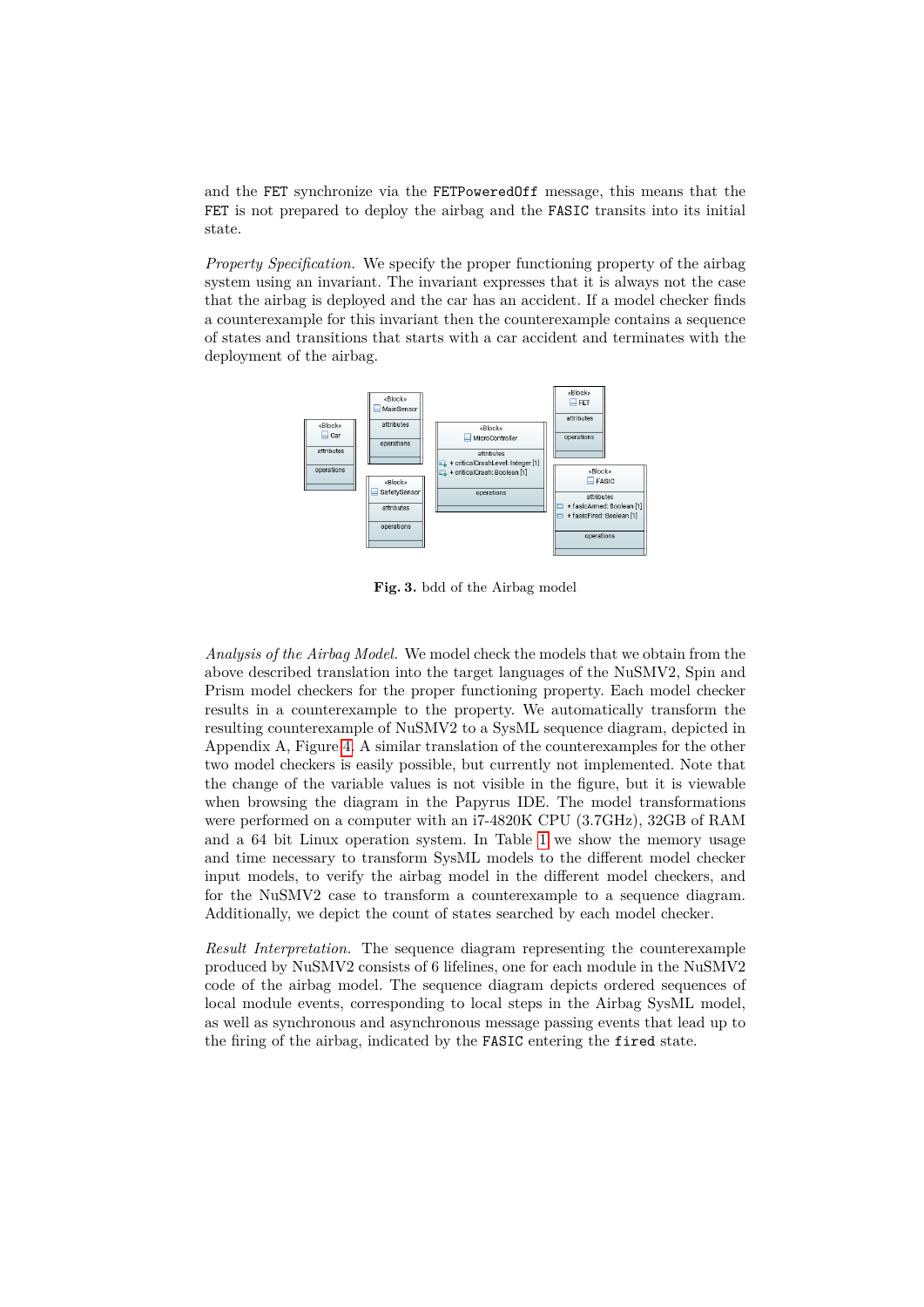|                 |                        |        | Model Transformation    Model Checking   Sequence Diagram Generation |  |        |                 |
|-----------------|------------------------|--------|----------------------------------------------------------------------|--|--------|-----------------|
|                 | Memory                 | Timell | Memory Time States Memory                                            |  |        | Time            |
| $NuSMV2$ 9.6 MB |                        |        | $37 \text{ ms}$   10.0MB $ 0.092s $ 3279   9.6 MB                    |  |        | $75 \text{ ms}$ |
| Spin            | $\vert$ 9.6 MB $\vert$ |        | $35 \text{ ms}    128.3 \text{ MB}   < 1 \text{s}$                   |  | 1432   |                 |
| Prism           | $\vert$ 9.6 MB $\vert$ |        | $34 \text{ ms}$   8.5 MB   0.023s                                    |  | -98411 |                 |

<span id="page-15-0"></span>**Table 1.** Computational Effort

The counterexamples produced by all three model checkers are similar. Each counterexample contains the necessary transitions to get from a car accident to a deployment of the airbag. The counterexamples mainly only differ in the order in which the transitions in the model are executed, but all contain the same set of transitions. NuSMV2 performs a short loop that the other model checkers do not include in the counterexample. For example with the deployment of the airbag, in NuSMV2 the messages armFasic, fireFasic and enableFet are all send before any of the messages is received, but in Prism and Promela each message is received before the next one is triggered.

## **5 Conclusion**

We have presented an approach to automatically translating SysML models to the input languages of the model checkers NuSMV2, Spin and Prism, using the ATL framework for model to model transformation. We also propose to use ATL in order to translate the counterexamples for reachability properties to SysML sequence diagrams, thus facilitating error interpretation and debugging. We have illustrated the application of this approach using an industrially relevant case study.

In spite of the fact that at the time of writing only the SysML to NuSMV2 model transformation is fully automated we anticipate that the proposed automated model transformation approach is a lot more flexible in adapting to the target languages of other model checkers, compared to a manual encoding approach. We also foresee that the implicit consistency of the generated target models with meta models of the used modeling and target languages will support syntactic and semantic correctness of the generated target models. This will greatly help to bridge the syntactic and semantic gaps between domain specific modeling languages, such as SysML, and the somewhat idiosyncratic input languages of various model checking and other verification tools.

Currently, the flexibility of the approach is somewhat limited by requiring substantial specific, manual coding effort in the Xpand framework when generating the target models. We plan to devise meta models for each of the considered model checker input languages and transform to them from the general meta model. This will allow to greatly reduce the Xpand related coding effort. We also plan to establish semantic correctness properties of the model to model transformation using this more refined model transformation approach.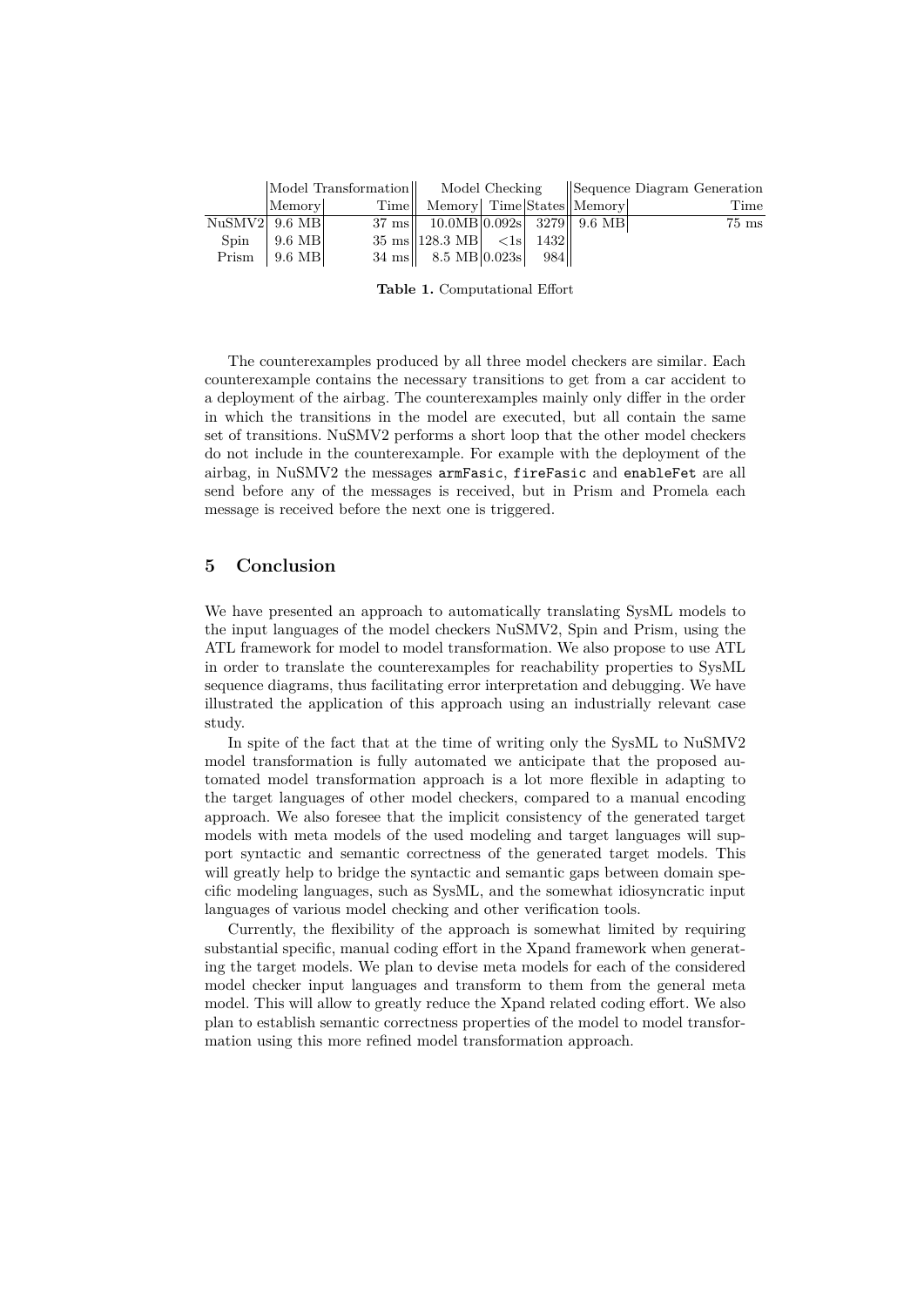#### **References**

- <span id="page-16-0"></span>1. C. Baier and J. Katoen, *Principles of model checking*. MIT Press, 2008.
- <span id="page-16-1"></span>2. F. Leitner-Fischer and S. Leue, "Causality checking for complex system models," in *VMCAI*, vol. 7737 of *Lecture Notes in Computer Science*, pp. 248–267, Springer, 2013.
- <span id="page-16-2"></span>3. S. Blom, J. van de Pol, and M. Weber, "Ltsmin: Distributed and symbolic reachability," in *CAV*, vol. 6174 of *Lecture Notes in Computer Science*, pp. 354–359, Springer, 2010.
- <span id="page-16-3"></span>4. Object Management Group, "OMG Systems Modeling Language, Specification 1.5," 2017. <http://www.omg.org/spec/SysML>.
- <span id="page-16-4"></span>5. S. Friedenthal, A. Moore, and R. Steiner, *A Practical Guide to SysML 3rd Edition*. Morgan Kaufmann, 2014.
- <span id="page-16-5"></span>6. IBM Corporation, "Rational Rhapsody," 2017. [https://www.ibm.com/us-en/](https://www.ibm.com/us-en/marketplace/rational-rhapsody) [marketplace/rational-rhapsody](https://www.ibm.com/us-en/marketplace/rational-rhapsody).
- <span id="page-16-6"></span>7. Sparx Systems, "Enterprise Architect," 2017. [http://www.sparxsystems.com/](http://www.sparxsystems.com/products/ea/) [products/ea/](http://www.sparxsystems.com/products/ea/).
- <span id="page-16-7"></span>8. Eclipse Foundation, "Papyrus IDE," 2015. [https://www.eclipse.org/papyrus/](https://www.eclipse.org/papyrus/index.php) [index.php](https://www.eclipse.org/papyrus/index.php).
- <span id="page-16-8"></span>9. G. J. Holzmann, *The SPIN Model Checker - primer and reference manual*. Addison-Wesley, 2004.
- <span id="page-16-9"></span>10. M. Z. Kwiatkowska, G. Norman, and D. Parker, "PRISM 4.0: Verification of probabilistic real-time systems," in *CAV*, vol. 6806 of *Lecture Notes in Computer Science*, pp. 585–591, Springer, 2011.
- <span id="page-16-10"></span>11. R. Cavada, A. Cimatti, C. A. Jochim, G. Keighren, E. Olivetti, M. Pistore, M. Roveri, and A. Tchaltsev, "Nusmv 2.6 user manual," 1998. [http://nusmv.](http://nusmv.fbk.eu/NuSMV/userman/v26/nusmv.pdf) [fbk.eu/NuSMV/userman/v26/nusmv.pdf](http://nusmv.fbk.eu/NuSMV/userman/v26/nusmv.pdf).
- <span id="page-16-11"></span>12. F. Leitner-Fischer and S. Leue, "Quantum: Quantitative safety analysis of UML models," in *QAPL*, vol. 57 of *EPTCS*, pp. 16–30, 2011.
- <span id="page-16-12"></span>13. G. Caltais, F. Leitner-Fischer, S. Leue, and J. Weiser, "Sysml to nusmv model transformation via object-orientation," in *CyPhy*, vol. 10107 of *Lecture Notes in Computer Science*, pp. 31–45, Springer, 2016.
- <span id="page-16-13"></span>14. J. Hunter and R. Lear, "Java Data Object Model," 2015. [http://www.jdom.org/](http://www.jdom.org/index.html) [index.html](http://www.jdom.org/index.html).
- <span id="page-16-14"></span>15. F. Jouault, F. Allilaire, J. Bézivin, and I. Kurtev, "ATL: A model transformation tool," *Sci. Comput. Program.*, vol. 72, no. 1-2, pp. 31–39, 2008.
- <span id="page-16-15"></span>16. Eclipse Foundation, "Xpand," 2007. [https://www.eclipse.org/modeling/m2t/](https://www.eclipse.org/modeling/m2t/?project=xpand) [?project=xpand](https://www.eclipse.org/modeling/m2t/?project=xpand).
- <span id="page-16-16"></span>17. Eclipse Foundation, "Eclipse Modeling Framework," 2017. [https://www.eclipse.](https://www.eclipse.org/modeling/emf/) [org/modeling/emf/](https://www.eclipse.org/modeling/emf/).
- <span id="page-16-17"></span>18. J. Gauthier, F. Bouquet, A. Hammad, and F. Peureux, "Verification and validation of meta-model based transformation from sysml to VHDL-AMS," in *MODEL-SWARD*, pp. 123–128, SciTePress, 2013.
- <span id="page-16-18"></span>19. Object Management Group, "Unified Modelling Language, Specification 2.5.1," 2017. <http://www.omg.org/spec/UML>.
- <span id="page-16-19"></span>20. Object Management Group, "OMG Object Constraint Language, specification 2.4," 2014. <http://www.omg.org/spec/OCL>.
- <span id="page-16-20"></span>21. Z. Manna and A. Pnueli, *The temporal logic of reactive and concurrent systems specification*. Springer, 1992.
- <span id="page-16-21"></span>22. Object Management Group, "Xml metadata interchange, specification 2.5.1," 2015. <http://www.omg.org/spec/XMI/>.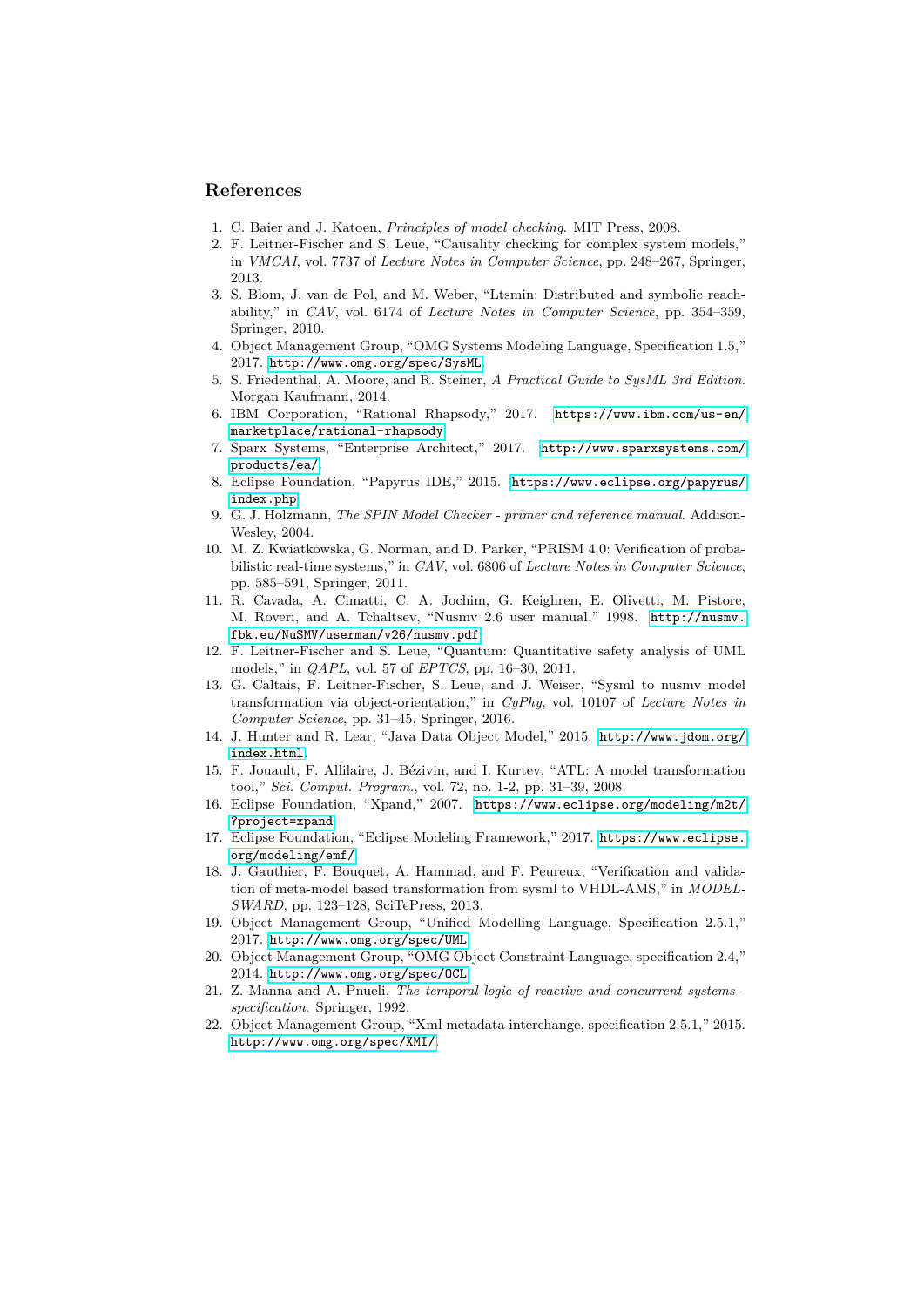- <span id="page-17-0"></span>23. Object Management Group, "OMG Meta Object Facility (MOF) Core Specification, specification 2.0," 2016. <http://www.omg.org/spec/MOF>.
- <span id="page-17-1"></span>24. H. Aljazzar, M. Fischer, L. Grunske, M. Kuntz, F. Leitner-Fischer, and S. Leue, "Safety analysis of an airbag system using probabilistic FMEA and probabilistic counterexamples," in *QEST*, pp. 299–308, IEEE Computer Society, 2009.

**Appendix A**